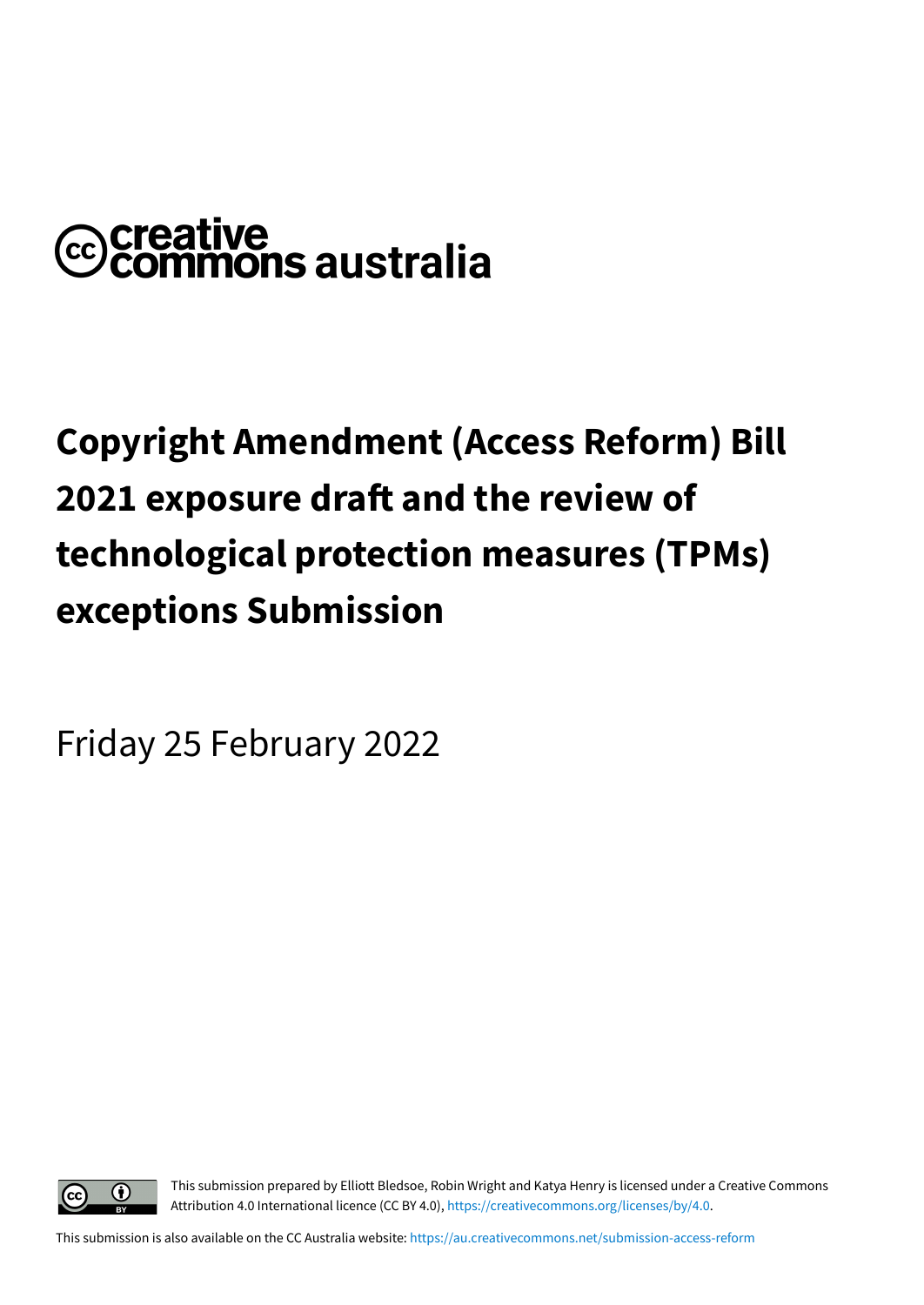#### **About Creative Commons globally**

Creative [Commons](https://creativecommons.org/) (CC) is a nonprofit organisation that helps overcome legal obstacles to the sharing of knowledge and creativity to address the world's pressing challenges. It strives for its vision and [delivers](https://drive.google.com/file/d/10rQDv5Hzuss38oi1ovGuoxHagmFzqn_f/view) on its mission through [stewardship](https://creativecommons.org/stewardship/) of free, simple and standardised Creative [Commons](https://creativecommons.org/about/cclicenses/) licences and public [domain](https://creativecommons.org/share-your-work/public-domain/) tools (CC legal tools). By extension, CC supports the CC Global [Network](https://network.creativecommons.org/) to drive adoption of its tools and build a community of advocates and knowledgeable interpreters. To that end, CC also produces events like the CC [Summit](https://summit.creativecommons.org/) and provides education such as the CC [Certificate](https://certificates.creativecommons.org/) program.

<https://creativecommons.org/about>

## **About CC in Australia**

Creative [Commons](https://au.creativecommons.net/) Australia (CC Australia) is the local Chapter of the CC Global Network. CC Australia promotes and encourages the use of CC licences in Australia. We coordinate Chapter meetings and working groups, organise engagement events and share global news with the Chapter and our communities. CC Australia is an informal community of practice made up of interested individuals and organisations working collaboratively to realise the potential of CC in Australia and our region.

<https://au.creativecommons.net/about>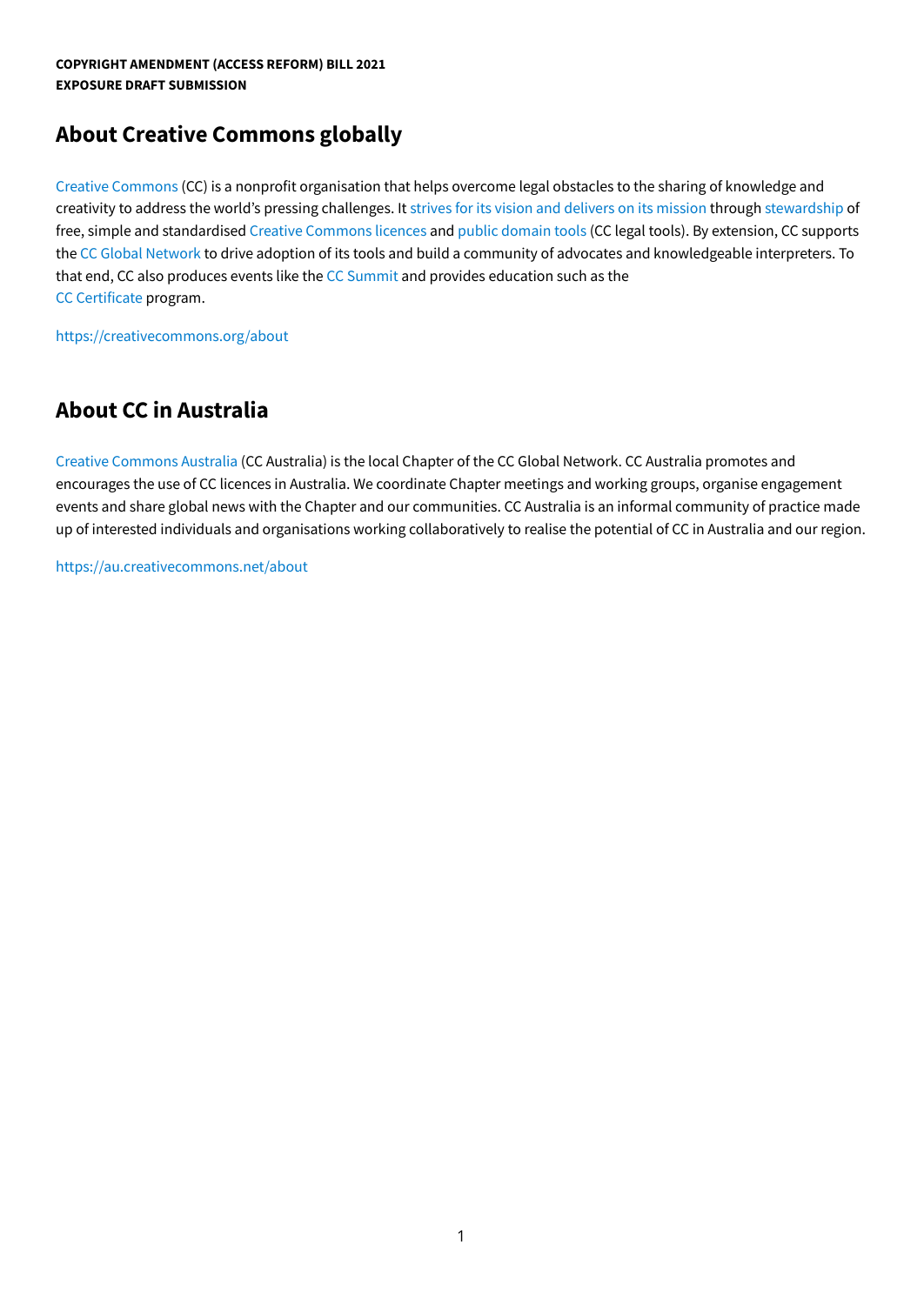# **Introduction**

CC affirms the importance of copyright. That's because, at the heart of CC is a suite of copyright licences. CC relies on copyright law for enforceability. Good copyright policy is important for the proper operation of the CC licences. It is for this reason that the CC international organisation and its regional chapters – including CC Australia – are committed to engaging in copyright reform processes: 'CC licenses are a patch, not a fix, for the problems of the copyright system.'

CC Australia supports the reforms proposed in the Copyright [Amendment](https://www.infrastructure.gov.au/have-your-say/have-your-say-draft-copyright-reform-legislation) (Access Reform) Bill 2021 (the Bill). We do so because we encourage copyright law reform that ensures the effective operation of copyright in an online world. Voluntary licensing schemes like CC are an important part of the copyright ecosystem, but should not be thought of as a comprehensive solution for access to and reuse of knowledge and creativity. Copyright needs law and policy reform that has the public interest at heart. If enacted, the Bill will continue the modernisation of Australia's copyright system by ensuring it can accommodate contemporary use of copyright material in the public interest, without undermining incentives for copyright owners.

The reforms come as Australia and the world adapts to living in a pandemic. For creators, producers and venues, COVID-19 has disrupted the typical path for creating and presenting creative content. By necessity, how the public engages with a range of public institutions – including galleries, libraries, archives and museums (GLAM), education providers, research organisations and governments – has also changed. Social distancing, lockdowns and other preventative measures designed to slow the spread of Coronavirus accelerated the need for services to be delivered remotely. The sudden shift to online service delivery quickly exposed the inadequacy of the *Copyright Act 1968* (the Act) to support and facilitate the digital delivery of copyright-protected content. The Bill will go a long way to addressing those inadequacies if it is passed.

Stimulating reuse of orphan works, supporting quotation in a range of scenarios, facilitating equitable access to cultural collections, further enabling online education and embracing government services that are digital by design are all worthwhile endeavours that harmonise with CC's vision and [mission](https://drive.google.com/file/d/10rQDv5Hzuss38oi1ovGuoxHagmFzqn_f/view):

- Vision: 'A world where knowledge and culture are equitably shared in ways that serve the public interest'.
- Mission: 'Creative Commons empowers individuals and communities around the world by equipping them with the technical, legal and policy solutions to enable sharing of knowledge and culture in the public interest.'

We support the ability to use copyright material in modern creative endeavours. CC uses the tagline 'some rights reserved'. This string of words is effective shorthand for CC's purpose.

In addition to our broad support of the reform package, this submission will provide specific comments on some aspects of the Bill and points raised in the discussion paper.

CC Australia thanks the Department of Infrastructure, Transport, Regional Development and Communications (the Department) for the opportunity to make comments on the exposure draft of the Bill. If the Department requires any further information from CC Australia, we can be contacted at [info@creativecommons.org.au](mailto:info@creativecommons.org.au).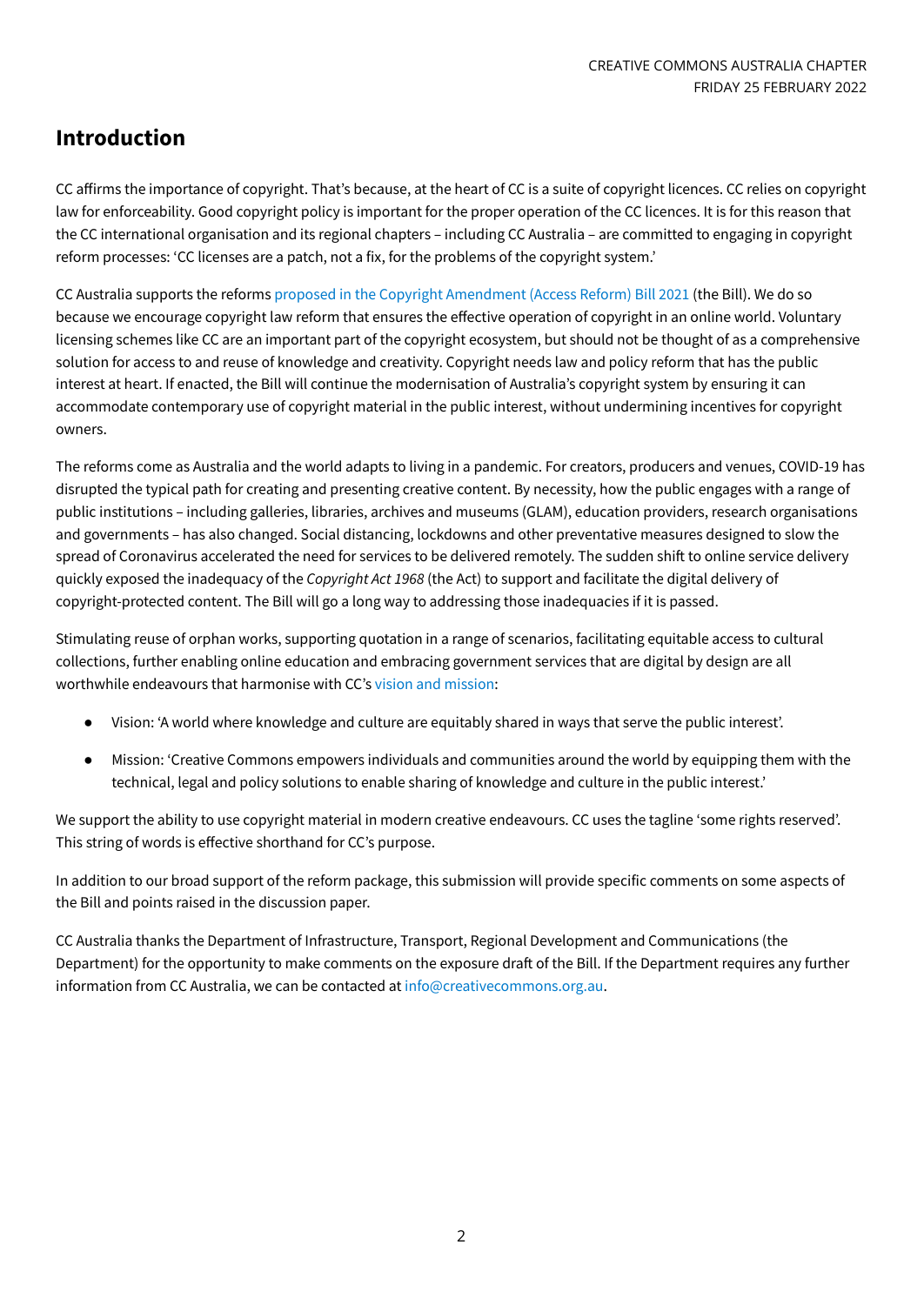#### **COPYRIGHT AMENDMENT (ACCESS REFORM) BILL 2021 EXPOSURE DRAFT SUBMISSION**

#### **Limitation on remedies for use of orphan materials**

The CC licences are a mechanism through which copyright owners can easily allow reuse of their copyright material on specified terms. While CC is a worthwhile option for creators of contemporary content to enable access to their material on specified terms, orphan materials (i.e. situations where the copyright owner of material is unknown or cannot be contacted) pose a different challenge. CC licences must be applied by the copyright owner, and so cannot be used where the copyright owner is unknown. As such, limiting the remedies available to a copyright owner of formerly orphaned material that was used by someone else will address an access gap that cannot be solved by any form of licensing.

CC Australia supports the scheme covering all types of orphaned copyright material; in the digital world it is not necessary to differentiate between different types of creative output. Further, increasingly content is less dependent on the original medium, format, technologies or platforms used to create or disseminate it. We also support the scheme applying broadly to any use of orphaned material by any user.

The drafting of the provisions includes a range of appropriate measures to protect copyright owners of orphan materials. To illustrate, users can only rely on the scheme where the copyright owner of material cannot be identified or is unresponsive to requests for permission to use the material. To determine if the material is truly orphaned, a user must undertake a reasonably diligent search to identify the copyright owner. The scheme provides a non-exhaustive set of fairness factors which alert users to the types of matters they should be mindful of when conducting searches, while also anticipating the need for flexibility and context. Lastly, the ability for the parties to negotiate terms for the ongoing use of formerly orphaned materials where a copyright owner is later identified is another example of striking a balance between the interests of users and copyright owners. For a more detailed discussion of how the orphan materials scheme balances the interests of users and copyright owners we recommend the Department review the joint submission of the [Australian](https://digital.org.au/) Digital Alliance (ADA) and the [Australian](https://alacc.org.au/) Libraries and Archives Copyright Coalition (ALACC), both institutional members of CC Australia.

## **New fair dealing exception for quotation**

While we have some concerns about the narrow scope of the proposed fair dealing for quotation provision, CC Australia supports the introduction of a mechanism for quotation of copyright materials. This new exception will provide certainty for public bodies and researchers operating in a digital environment and reflect accepted academic practice around the dissemination and exchange of information. Attempting to obtain permission to include quoted material can be a difficult and time-consuming process for all parties.

This is especially so in research contexts, where research outputs can include many instances of quoted third-party materials. The proposed fair dealing for quotation exception will support the dissemination of research by reducing the burden placed on researchers and research organisations in relation to quoted material and allow researchers to include third-party quoted material in published or communicated research outputs. This will make it easier and quicker to get accurate research and information out to the research community and the public.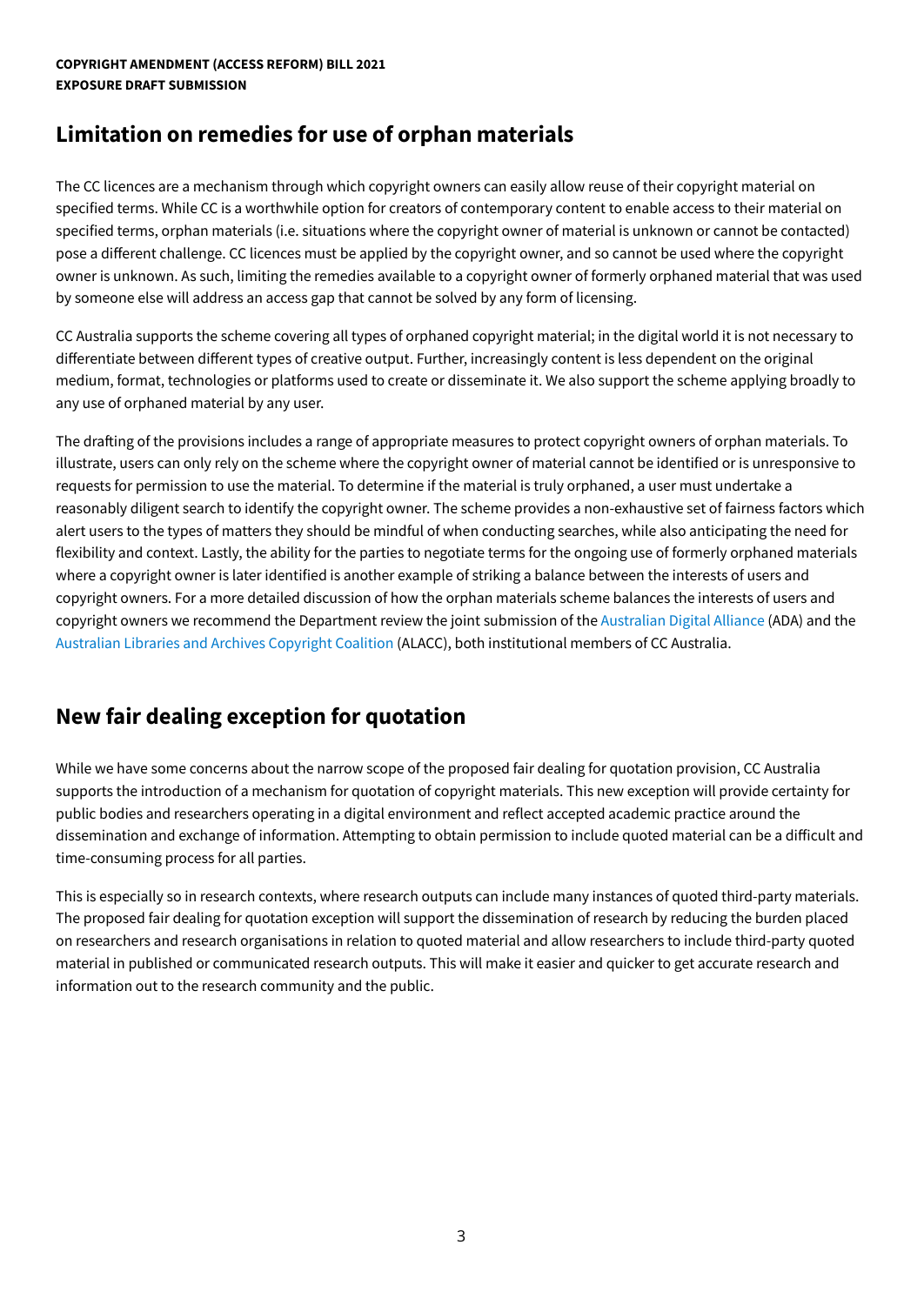We note that there is a trend in some areas of academic publishing towards open access (OA) $^1$  – which relies on open licences, primarily CC licences, to facilitate broad public access to and reuse of OA materials. While CC licences can be applied to material by a copyright owner, the permissions granted under the licence do not apply to any quoted third-party material. Whether the academic output is published OA or through traditional academic publishing methods, all research will benefit from the new quotation provision.

We are concerned that the quotation exception will only cover material that has been 'made public'. In response to Question 2.1 posed in the discussion paper, CC Australia fully supports extending the fair dealing for quotation exception to quotation of unpublished material. Beyond material that is published, there are wide quantities of unpublished materials that are important sources for quotation. One category of such material is unpublished content in libraries, archives and cultural collections. Excluding such material will make the application of the provision unnecessarily complicated, run the risk of creating a chilling effect on lawful quotation and will be marred by practical issues such as the administrative burden of determining the nature of material users intend to quote and the inability in some situations to determine where the content has ever been lawfully 'made public'.

CC Australia is also concerned that the scope of the proposed exception is limited to a set of identified users only, leaving quotation by the public outside the protection of the new provision. The value of the provision could be expanded greatly by removing the limitations to its scope. We support the comments made by the ADA and ALACC that limiting who can quote material, what material can be quoted and the types of uses that can be made will compromise the utility of the proposed fair dealing for quotation. We also agree with those organisations when they say that '[b]roadening the scope to include any user would bring copyright law closer to the normative expectations the public has with regards to quotation of material, freedom of speech and public discourse in a democracy.'

#### **Attribution practices**

In addition to our general comments on the new fair dealing for quotation exception we would also like to bring to the attention of the Department the parallels between how the CC licences require attribution of the author and how the same matter is addressed in the moral right of attribution and the proposed requirement to identify the title or name of the copyright material included in subcl 113FA(1)(e) of the Bill. Attribution by identifying the creator of CC-licensed material is required when using any material available under a CC licence.<sup>2</sup> CC also [recommends](https://creativecommons.org/use-remix/attribution/) that the title of the material be identified. CC encourages flexibility in relation to attribution. Its [information](https://wiki.creativecommons.org/wiki/best_practices_for_attribution) on best practice for attribution, for example, encourages attribution in ways that are reasonable to the medium. CC licences also permit a copyright owner to request how they would like to be identified, so long as the request is reasonable. Similar obligations arise under Part IX of the Act and the new fair dealing for quotation provision, if enacted.

 $1$  The definition of 'open access' included in the Budapest Open Access Initiative (BOAI) reads: 'By "open access" to [peer-reviewed journal] literature, we mean its free availability on the public internet, permitting any users to read, download, copy, distribute, print, search, or link to the full texts of these articles, crawl them for indexing, pass them as data to software, or use them for any other lawful purpose, without financial, legal, or technical barriers other than those inseparable from gaining access to the internet itself. The only constraint on reproduction and distribution, and the only role for copyright in this domain, should be to give authors control over the integrity of their work and the right to be properly acknowledged and cited.' See Open Society Foundations (2001) *Budapest Open Access Initiative*. Available at [https://www.budapestopenaccessinitiative.org/read/.](https://www.budapestopenaccessinitiative.org/read/) See also, Max Planck Society for the Advancement of Science (2003) *Berlin Declaration on Open Access to Knowledge in the Sciences and Humanities*. Available at <https://openaccess.mpg.de/Berlin-Declaration>.

See for example [section](https://creativecommons.org/licenses/by/4.0/legalcode#s3a)  $3(a)$  of the legal code for the Creative Commons Attribution 4.0 International (CC BY 4.0) licence.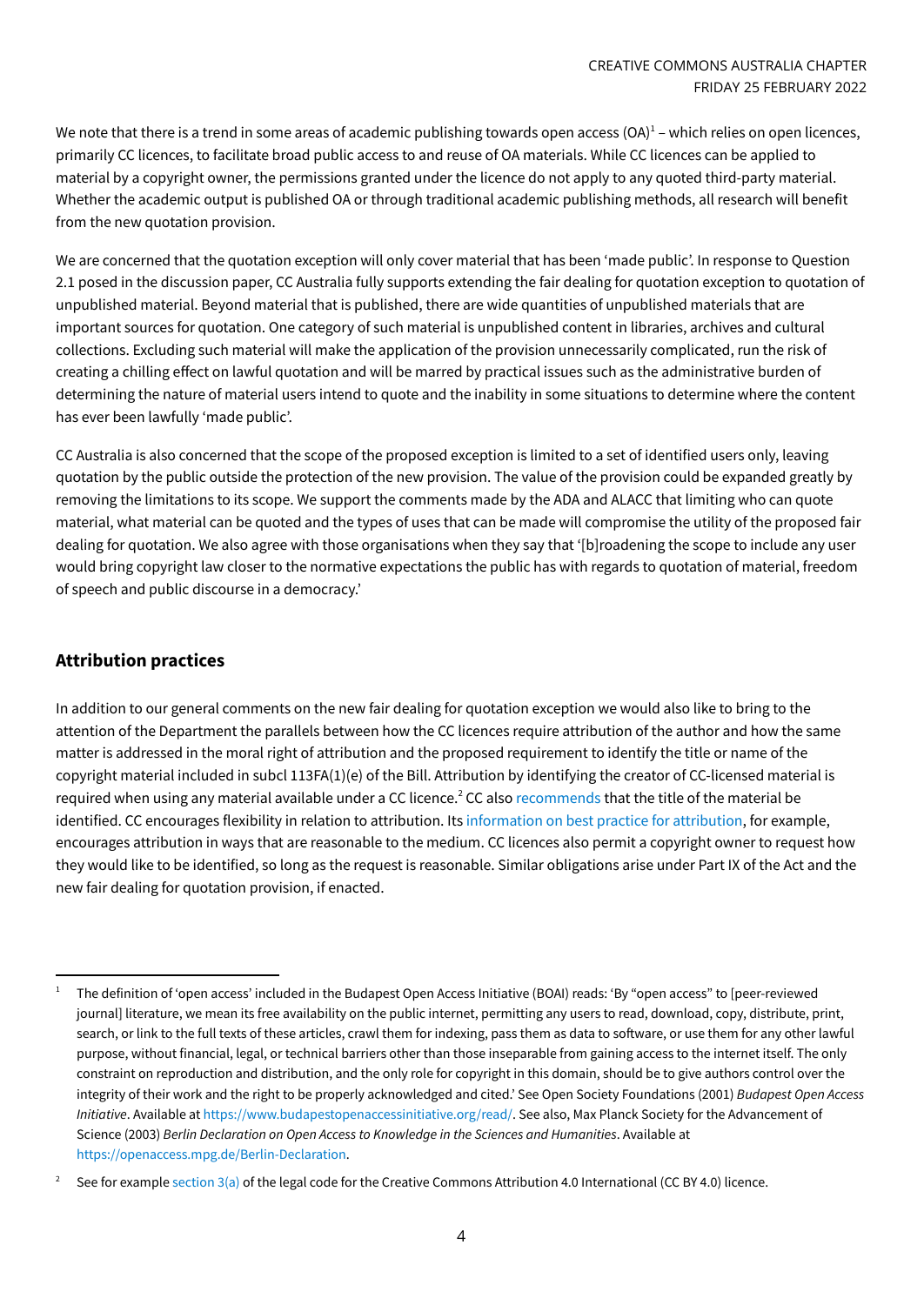#### **COPYRIGHT AMENDMENT (ACCESS REFORM) BILL 2021 EXPOSURE DRAFT SUBMISSION**

Of course, a use legitimately made under the quotation exception would not require compliance with the CC licence.<sup>3</sup> However, the attribution practices that have emerged over the 20 years of CC are a valuable contribution to the topic of attribution in copyright more broadly.

# **Updating and clarifying the library and archives exceptions**

CC Australia welcomes and supports the updates and clarification to the libraries and archives exceptions proposed in the Bill. We acknowledge that good work has been undertaken in relation to exceptions for cultural institutions in recent years, including the reforms that were part of the *Copyright [Amendment](https://www.legislation.gov.au/Details/C2017A00049) (Disability Access and Other Measures) Act 2017*. These updates will continue that. They will reduce the administrative burden on collections, enable greater online access to cultural and information material for the Australian community and will support collections to respond to reasonable requests from the public.

We support broadening the scope of the document delivery and interlibrary loans provisions to cover any copyright material. We also support extending the document delivery and interlibrary loans, use of unpublished copyright material and the use of unpublished theses or similar literary works provision to include 'private and domestic' uses. Doing so will increase the value and the utility of each provision.

CC Australia also welcomes the proposal to make more collections materials available for access online. The provision will provide all Australians more equitable access to cultural material, much of which is, in practice, limited to parties who have the means to travel to a capital city or a major centre to access materials onsite.

## **Updating the educational and government exceptions**

The global pandemic has demonstrated how important it is that schools are able to provide online access to educational material. We support copyright changes that will make it easier for schools to use contemporary teaching methods and provide quality learning experiences online. Applying the provision to any copyright material recognises the increasing importance of audio-visual content in learning environments.

Similarly, CC Australia supports the proposed changes that will better enable the delivery of government information and services online. Beyond convenience, there are strong public interest reasons that encourage greater use of the internet in the delivery of government information, programs and initiatives.

As a final point, many GLAM bodies, education providers and government agencies already release materials under CC licences. CC Australia encourages greater uptake of CC licences for disseminating content created by these types of organisations where appropriate. This can assist the dissemination of important information and online services to the public.

See for example [section](https://creativecommons.org/licenses/by/4.0/legalcode#s1e)  $2(a)(2)$  and the definition of 'exceptions and limitations' in section  $1(e)$  of the legal code for the CC BY 4.0 licence.